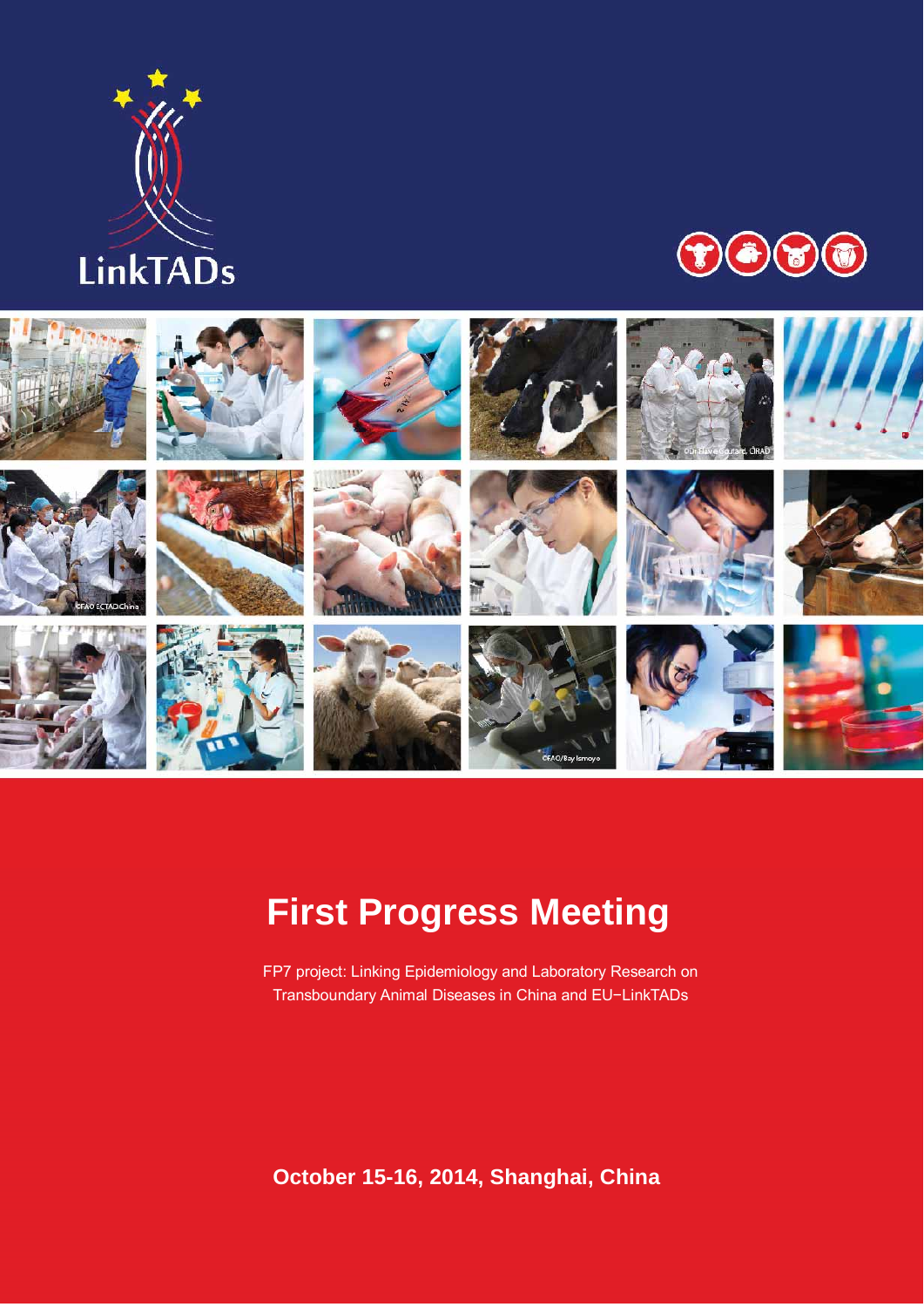

## **Agenda of First Progress Meeting**

**Date: October 15-16, 2014 Place: Rayfont Hotels & Apartments, Shanghai, China Date: October 14th**  Registration at the lobby of Rayfont Hotels & Apartments 12:00 Lunch Dinghui hall, floor B1 18:00 Dinner Dinghui hall, floor B1 **Date: October 15th Dinglong hall, floor B1 8:30-9:30 Opening**  Official welcome speech (Daniel Beltrán-Alcrudo, FAO) Round table introductions Official speech (CAAS representative) **9:30-10:30 Overview of work progress, achievement and agenda** (Daniel Beltrán-Alcrudo, FAO) **10:30-11:00 Group photo and Tea break** 

#### **11:00-12:00 Progress Report and Work Plan**

WP1: Management and Coordination (Daniel Beltrán-Alcrudo, FAO)

**12:00-13:30 Lunch Dinghui hall, floor B1** 

#### **13:30-15:30 Progress Report and Work Plan**

- WP2: Analysis of animal health and food security research (Ana Mateus, RVC)
- WP3: Animal health science (Epidemiology) (Julien Cappelle, CIRAD)

**15:30-16:00 Tea break** 

#### **16:00-17:00 Progress Report and Work Plan**

WP4: Animal health science (Laboratories) (Huaji Qiu, HVRI)

**17:00-17:30 General discussion** (Daniel Beltrán-Alcrudo, FAO)

**18:00 Dinner Dinghui hall, floor B1**